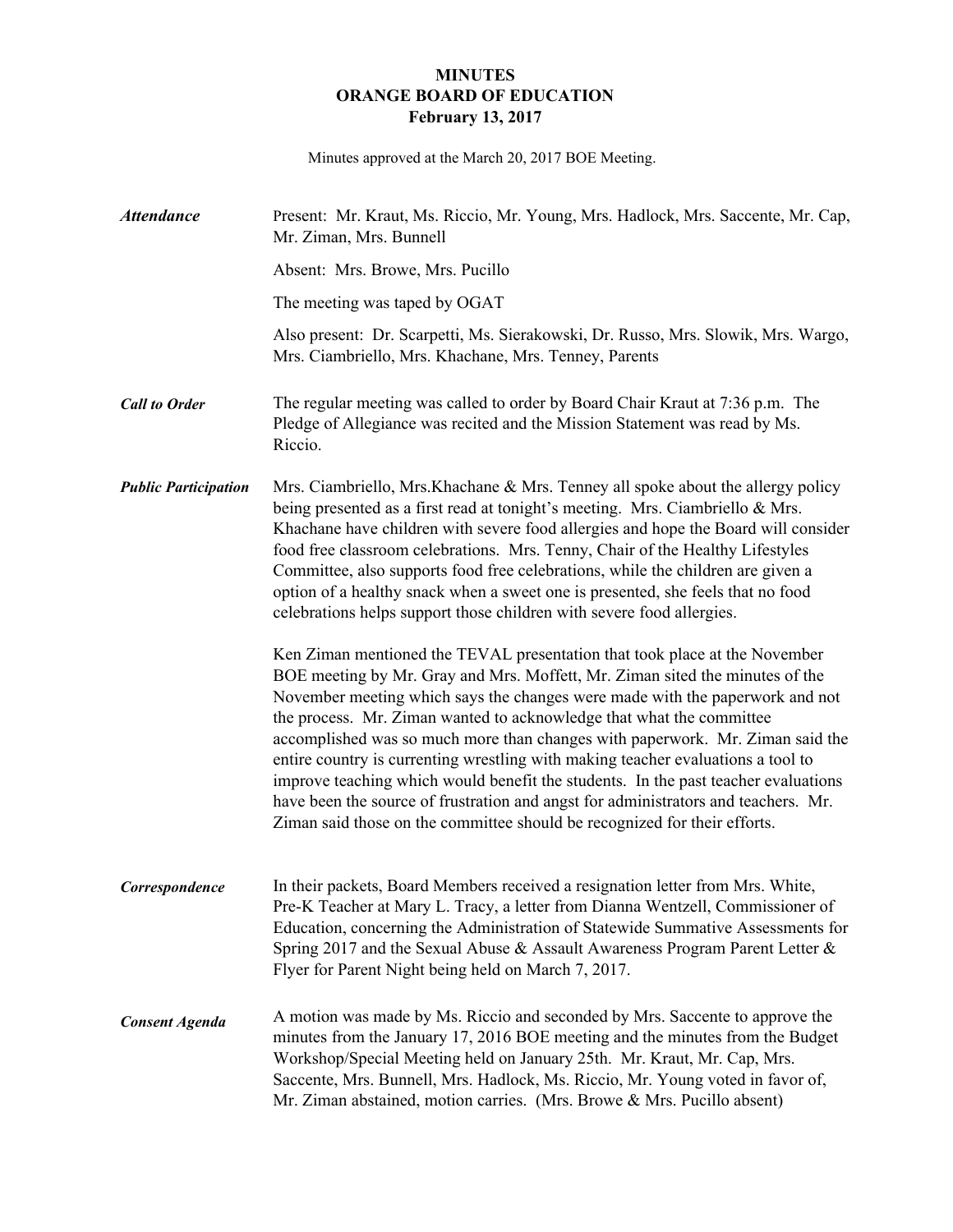## *Presentation* None

*Superintendent's Report* Dr. Scarpetti's report began with him announcing the arrival of winter, the district has had five delayed openings, one early dismissal and one school closure due to inclement weather. The 2016-2017 School Calendar has been updated and has been loaded on the website. Dr. Scarpetti thanked Mr. Luzzi and his staff for the wonderful job they have done with snow /ice clean-up. The VOIP project is on track, the wiring at Race Brook School is almost complete and the installation should be starting on President's Day. Dr. Scarpetti outlined the following activities/dates, DARE graduation and the next Budget Workshop will take place on February 15th; There will be no school on Monday, February 20th and Tuesday, February 21st for President's Day and Winter Break; DARE graduation for Race Brook school will take place on February 23rd; the band will play at the Sound Tigers game on February 26th; DARE graduation for Turkey Hill will take place on February 27th; the Board of Education will be presenting their proposed 2017-2018 budget to the Town Board of Finance at 6:30 p.m. on February 27th; parent/teacher conferences will be held on February 28th and March 2nd; the Sexual Abuse & Assault Awareness Parent Program will be held on March 7th, Smarter Balance Assessments will begin in March and Literacy Night will take place on March 8th for Peck Place parents and on March 9th for Race Brook parents.

> Ms. Sierakowski began her report by assuring the Board that the town and board of education are working cooperatively to determine what impact Governor Malloy's budget might have on Orange. The Governor is proposing significant changes to how the state allocates education dollars, along with a significant reduction in funds, a fairer ECS grant; and a more transparent distribution of special education funding. Ms. Sierakowski said one of the district's' challenges will be that it will need to develop a budget and go to referendum without final answers from the state. The Finance Sub-Committee met earlier in the night and reviewed all expenditures and line items. There was nothing of concern and the expenditures are tracking along budget lines.

> Dr. Russo reported that math mini workshops are scheduled for this month with grade level teams, these sessions will be facilitated by the math specialists at each of the schools, STEAM training at ACES on February 14th, Friday is a minimum day, Kindergarten teachers will work together to align their word study work to match their small group instruction, 1st grade teachers now have some students ready for the F & P comprehension, in addition to the Smarter Balance Assessments, the CMT science will be administered on April 5th.

> Mrs. Slowik shared that on the professional development day, the special education staff will be working in groups of similar discipline and will work to collaborate and calibrate procedures and protocols throughout the district ensuring continued compliance with individual student IEPs and state regulations. Names were pulled for the pre-k lottery for the 2017-18 school year, the pre-k program is a special education based program but includes a small number of general ed community peers creating an integrated environment for the students.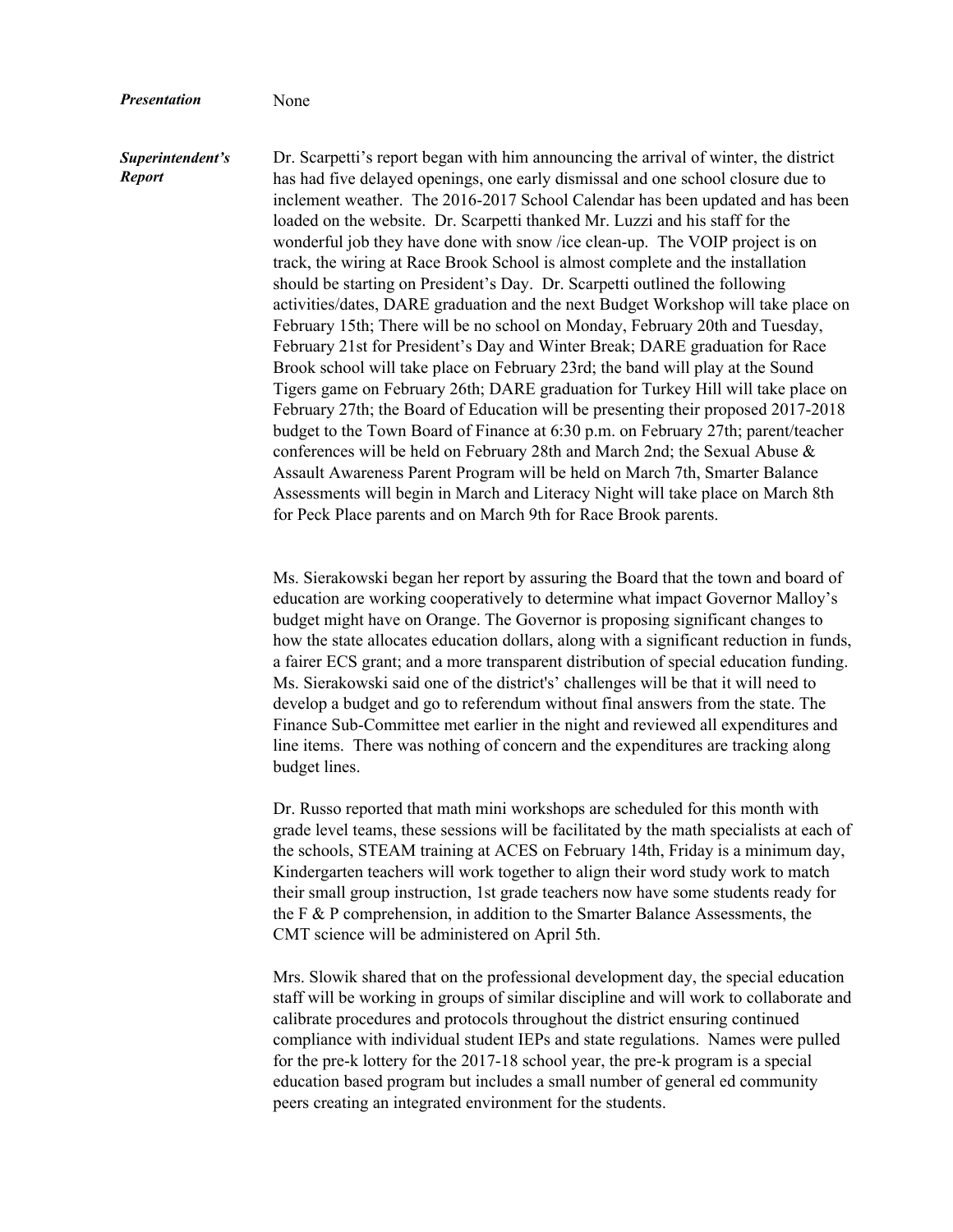## *Board Business*

| <b>First Read -</b><br><b>Regulation 5141.26</b><br><b>Food Allergy Plan</b><br>& Guidelines | Board Members received Regulation 5141.26 Food Allergy Plan & Guidelines as a<br>first read. There is no action required for a first read, the regulation will be<br>presented at the March BOE meeting as a second read. If board members have any<br>questions, they should reach out to Mrs. Saccente, the chair of the Personnel/Policy<br>Sub-Committee or Dr. Scarpetti for clarification. Mrs. Saccente informed the board<br>that the policy concerning food allergies will be revised soon. Mrs. Saccente<br>thanked the parents, administrators, Amy Wargo & Dr. Scarpetti for attending<br>meetings and for working together to revise the guidelines. |
|----------------------------------------------------------------------------------------------|-------------------------------------------------------------------------------------------------------------------------------------------------------------------------------------------------------------------------------------------------------------------------------------------------------------------------------------------------------------------------------------------------------------------------------------------------------------------------------------------------------------------------------------------------------------------------------------------------------------------------------------------------------------------|
| <b>Appointment of</b><br><b>Nurses</b>                                                       | Due to State Statute 10-212 the Board of Education is required to appoint School<br>Nurses. A motion was made/seconded by Mrs. Saccente/Mr. Ziman to appoint the<br>following nurses, Amy Wargo, Cheryl Mingione, Kathleen Malone, Kari Watkins.<br>Unanimously approved.                                                                                                                                                                                                                                                                                                                                                                                         |
| <b>STANDING</b><br><b>COMMITTEES</b>                                                         |                                                                                                                                                                                                                                                                                                                                                                                                                                                                                                                                                                                                                                                                   |
| <b>Finance &amp;</b>                                                                         |                                                                                                                                                                                                                                                                                                                                                                                                                                                                                                                                                                                                                                                                   |
| <b>Operations -</b><br>Ms. Riccio                                                            | Finance Sub-Committee met prior to tonight's BOE meeting to review the<br>expenditures/profit and loss information. Everything is in order and is running<br>smoothly. 21st Century budget is tracking appropriately. Cafeteria numbers are<br>continuing to be running high, meaning more demand for school lunches.                                                                                                                                                                                                                                                                                                                                             |
| <b>Personnel/Policy</b><br>Transportation-<br>Mrs. Saccente                                  | The first read for regulation 5141.26 was on tonight's agenda. There will be a<br>sub-committee meeting prior to the end of the month. Class size will be a<br>discussion at the next sub-committee meeting. No transportation issues.                                                                                                                                                                                                                                                                                                                                                                                                                            |
| <b>Building &amp; Grounds</b><br>/ Safety & Security -<br>Mr. Young                          | Sub-Committee was updated by Mr. Luzzi on January 30th, where a periodic update<br>on the conditions of the buildings, grounds $&$ security was given. There are<br>ongoing security drills with law enforcement, discussing/identifying an app that<br>would enhance communications with police. ADA projects and possibly bonding<br>bathrooms at TH was also discussed Mr. Young outlined a current list of<br>repairs/projects: sewer line fixed at PP, broken door at PP, bathroom locks installed<br>at RB, garage door modified at RB, TH lighting was addressed.                                                                                          |
| <b>Long Range</b><br><b>Planning Report -</b><br>Mrs. Saccente                               | Sub-Committee met on February 2nd and started reviewing outstanding items,<br>discussed those items that have been achieved and those that are still being worked<br>on. Sub-Committee will meet again soon.                                                                                                                                                                                                                                                                                                                                                                                                                                                      |
| Curriculum /<br><b>Instruction- Mrs.</b><br>Saccente                                         | Sub-Committee met on February 2nd, VOIP project is currently underway, a<br>detailed update of all the professional development was provided and cost savings<br>was discussed.                                                                                                                                                                                                                                                                                                                                                                                                                                                                                   |
| 21st Century<br>Ad-Hoc - Ms. Riccio                                                          | The ad-hoc committee members met prior to tonight's BOE meeting. The Ad-Hoc<br>Committee continues to meet and will be able to make recommendations<br>concerning the program soon.                                                                                                                                                                                                                                                                                                                                                                                                                                                                               |